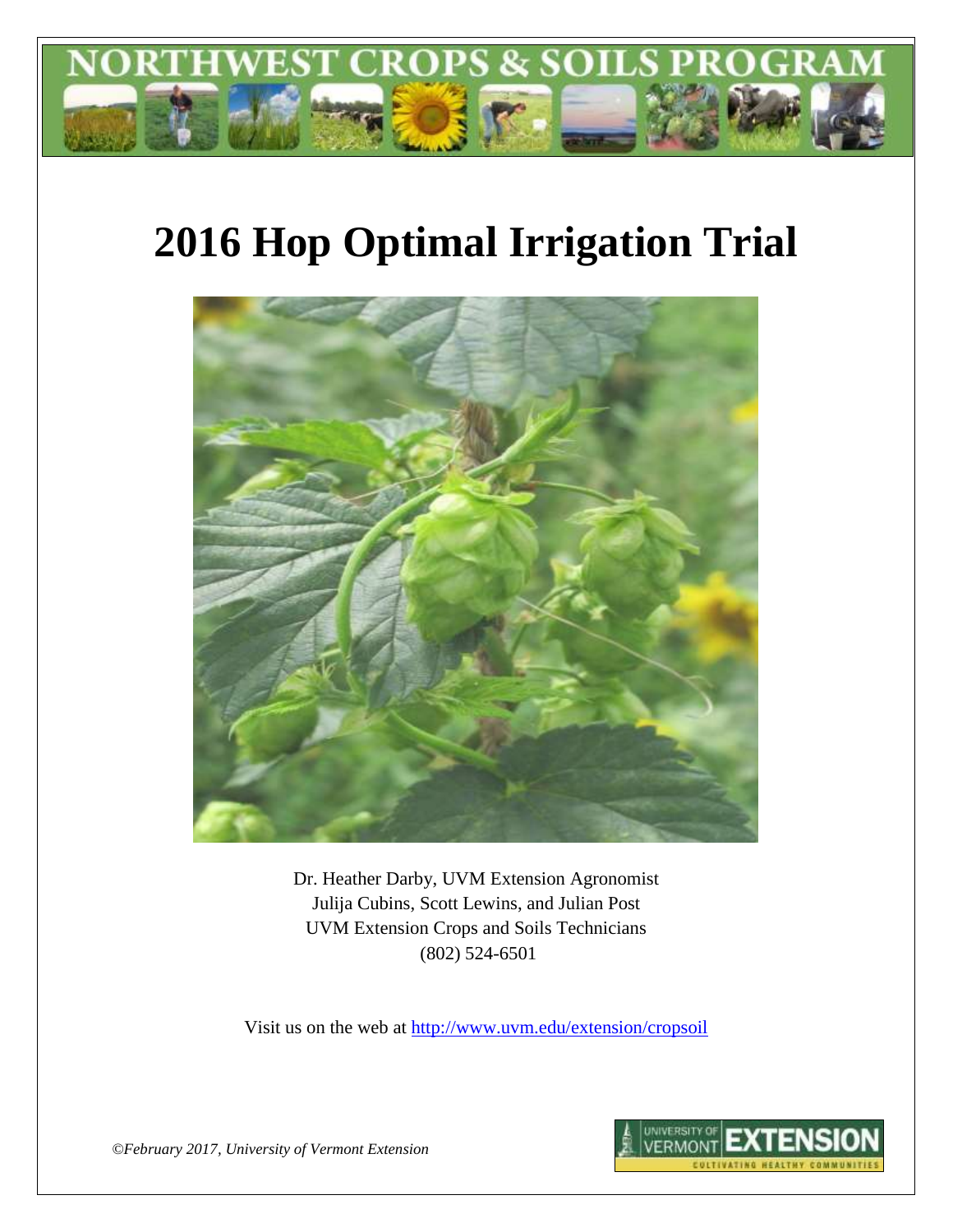## **2016 HOP OPTIMAL IRRIGATION TRIAL Dr. Heather Darby, University of Vermont Extension heather.darby[at]uvm.edu**

Hops reportedly use about 610 to 715 mm (24 to 28 inches) of water per year (Evans 2003). Rainfall can contribute to this total, however, due to climatic variability, it is important that hops are irrigated regularly to combat moisture stress. Moisture deficit during the hop growing season has been shown to cause reductions in hop cone yield (Hnilickova et al. 2009). Irrigation systems can help to alleviate some of the potential drought stress, but timing of water application is just as important as the amount of water hops are receiving. Hops require the majority of their water in the critical period between training and flowering for optimal vegetative growth. The hop yard is irrigated through a well-fed drip irrigation system, which delivers 3000 gal ac<sup>-1</sup> each week, beginning in late May. Over the 14-week irrigation period, this equates to 1.54 inches of water, or 0.11 inches each week, which is well below the 23.5 inches required, adjusting for potential evapotranspiration. The goal of this project was to evaluate differences in yield, insect pests, and disease presence between plants at the Borderview Research Farm that were watered at the optimal level, and plants that were irrigated at the level sustained by the on-farm well.

# **MATERIALS AND METHODS**

The replicated research plots were located at Borderview Research Farm in Alburgh, VT on a Benson rocky silt loam. The experimental design was randomized throughout the variety trial. Replicates were split between two varieties: Cascade and Nugget. Each plot was split into plants that received supplemental irrigation to meet hop water requirements and control plants that did not.

All plants received a weekly water baseline of 3000 gal ac<sup>-1</sup> through a drip line with emitters. Plants were scouted on a weekly basis for insect pests and symptoms of downy mildew, and they received fertilizer through fertigation and two side-dress applications. Other than additional watering, all plants were treated in the same manner.

The hop yard was irrigated weekly in July and August at a rate of 3000 gallons of water per acre. Detailed information as well as a parts and cost list for the drip irrigation system can be found at **www.uvm.edu/extension/cropsoil/hops**. Fertigation (fertilizing through the irrigation system) was used to apply fertilizer more efficiently. Starting in late May, the hops received 4 lbs ac<sup>-1</sup> of nitrogen (N) through the irrigation system on a weekly basis until side shoots were observed. At each fertigation application, 25 lbs of Chilean nitrate organic fertilizer (16-0-0) was added to the irrigation lines. The fertilizer was distributed evenly through 3000 gallons of water using a Dosatron unit. In addition to the fertigation, hops were side-dressed twice during the season. In mid-May, 150 lbs ac<sup>-1</sup> of Pro Gro (5-3-4) and 50 lbs ac<sup>-1</sup> of Chilean Nitrate were applied to the plants. 100 lbs N  $ac^{-1}$  was applied on 21-Jun using a combination of Pro Gro and Chilean Nitrate. Total N application (including fertigation) for the season was 143.5 lbs ac<sup>-1</sup>. All fertilizers were OMRI-approved for use in organic systems.

Supplemental water for plants in this trial was distributed using 5 gallon buckets. The total amount of water needed during the growing season is 23.5 inches, adjusting for evapotranspiration, over the 5 month growing season. The 3000 gal  $ac^{-1}$ applied using dripping irrigation equates to 0.11 inches of water each week. Each week, the amount of moisture from the previous 7 days was calculated by adding the rainfall and 0.11 inches irrigated and then subtracted from the optimal 1.175 inches per plant per week to determine the supplementation amount. With the current irrigation rate at Borderview Research Farm, it needed to rain 1.065 inches per week to achieve the optimal water quantity without supplementation. Table 1 outlines the calculation of total weekly rainfall and supplemental water per plant. In total, plants with supplemental irrigation received 5.15 inches of water more than plants that just received rainfall and drip irrigation. This equates to  $140,455$  gal ac<sup>-1</sup> more just during this 9-week-trial period.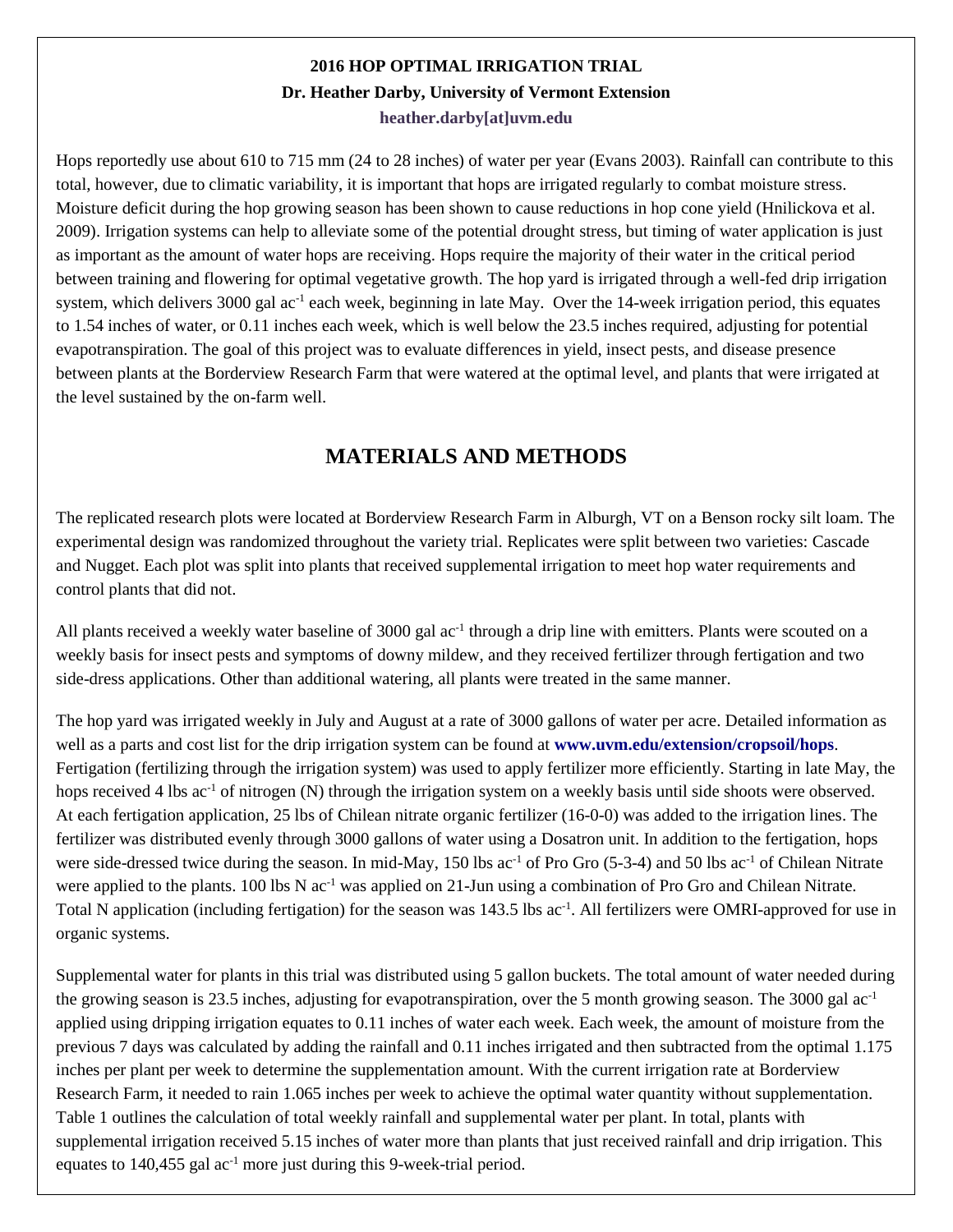#### **Table 1. Total baseline water amount and supplemental irrigation, Alburgh, VT, 2016.**

|            | Table 1. Total baseline water amount and supplemental irrigation, Alburgh, VI, 2010.<br>Total rainfall | Total water applied |                 | Supplementation amount |
|------------|--------------------------------------------------------------------------------------------------------|---------------------|-----------------|------------------------|
| Week       | inches                                                                                                 | inches $plan-1$     | inches $plan-1$ | $\text{gal ac}^{-1}$   |
| $20$ -Jun  | 0.36                                                                                                   | 0.47                | 0.60            | 16,364                 |
| $27 - Jun$ | 1.36                                                                                                   | 1.47                | 0.00            | 0.00                   |
| $4-Jul$    | 0.43                                                                                                   | 0.54                | 0.53            | 14,455                 |
| $11-Jul$   | 0.08                                                                                                   | 0.19                | 0.88            | 24,000                 |
| $18$ -Jul  | 1.10                                                                                                   | 1.21                | 0.00            | 0.00 <sub>1</sub>      |
| $25$ -Jul  | 0.09                                                                                                   | 0.20                | 0.87            | 23,727                 |
| 1-Aug      | 0.14                                                                                                   | 0.25                | 0.82            | 22,364                 |
| $8-Aug$    | 0.45                                                                                                   | 0.56                | 0.51            | 13,909                 |
| $15-Aug$   | 0.02                                                                                                   | 0.13                | 0.94            | 25,636                 |
| Total      | 4.03                                                                                                   | 5.02                | 5.15            | 140,455                |

Total water applied includes total rainfall and drip irrigation for the week.

This season, we calculated the number of days that had ideal downy mildew conditions using a Pacific Northwest forecasting model based on temperature and humidity, (Gent et al. 2010) (Figure 1). The model was calculated using data from an on-farm weather station at the data collection site at Borderview Research Farm, Alburgh, VT. The humidity data was collected from a nearby weather station in Chazy, NY. We found that 28 of the 183 days between 1-Apr and 30-Sep exhibited conditions considered likely for downy mildew infection.



**Figure 1. Number of risk units, (Gent et al. 2010), Alburgh, VT, 2016.** The red line at 500 risk units indicates an increased likelihood of downy mildew infection.

Predicting habitable conditions for downy mildew, using humidity and precipitation events, allowed us to determine optimal biofungicide application dates prior to periods of high infection risk. Given the climatic conditions of 2016, spray dates occurred weekly throughout most of the growing season. Table 2 shows fungicide application dates for the 2016 season.

Fungicides used were Champ WG, Regalia, Milstop, Cease, and Trilogy. Champ WG (Nufarm Americas Inc., EPA Reg. No. 55146-1) is a copper hydroxide solution that is used as a preventative treatment for downy mildew (*Pseudoperonospora humuli*). It works by releasing copper ions, and disrupts the cellular proteins of the fungus. Regalia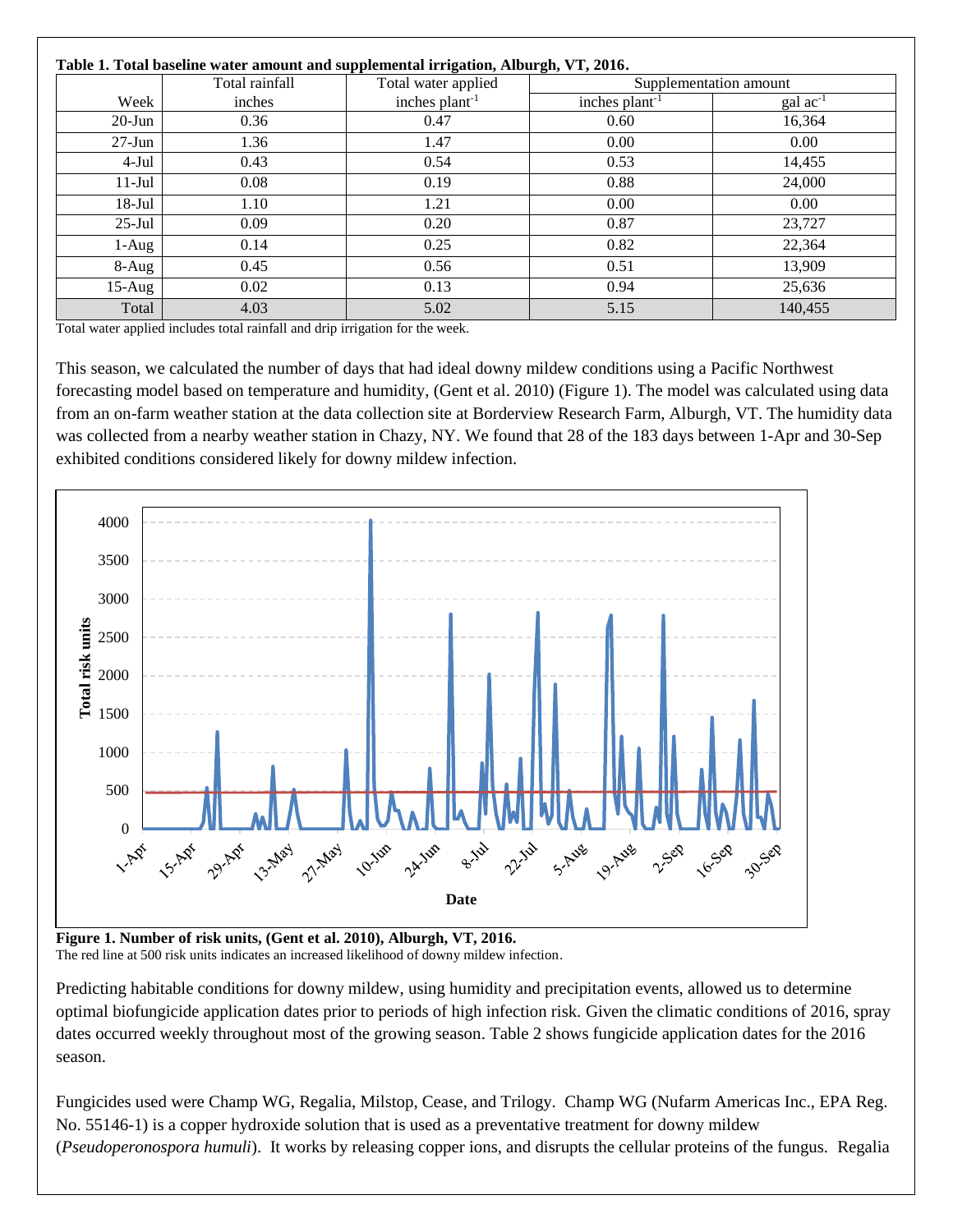(Marrone Bio Innovations, EPA Reg. No. 84059-3) is a broad spectrum biofungicide that is active against soil borne and foliar pathogens. The active ingredient is extracted from giant knotweed (*Fallopia sachalinensis*) and works by stimulating the plant's natural defenses. Milstop (Bioworks Inc. EPA Reg. No. 70870-1-68539) is used as a preventative treatment for foliar diseases. It works by changing leaf surface pH and decreases the ability for fungal cell wall formation. Cease (Bioworks Inc. EPA Reg. No. 264-1155-68539) is used as a preventative treatment for foliar disease. Trilogy (Certis USA, LLC., EPA Reg. No. 70051-2) is a fungicide and miticide derived from neem oil. It acts a repellent and makes it difficult for fungi and insects to attack the plants.

| Date      | <b>Treatment</b>     |
|-----------|----------------------|
| $3-Jun$   | Champ WG             |
| $5$ -Jul  | Champ WG             |
| $12-Jul$  | Champ WG and Regalia |
| $21$ -Jul | Milstop and Cease    |
| $1-Aug$   | Milstop and Trilogy  |
| $9-Aug$   | Champ WG and Trilogy |

#### **Table 2. Fungicide application dates, Alburgh, VT, 2016.**

Throughout the season, all plants in this trial were scouted weekly for evidence of downy mildew through infected leaves and aerial spikes. Leaf scouting was performed by counting 10 leaves at random on the bottom 6 feet of each plant. Aerial spikes were quantified based on the total number per plant. All plants were also scouted for three major insect pests: potato leafhopper, aphid, and two-spotted spider mite. Three leaves per plant were scouted each week for these insect pests.

Hop harvest was targeted when cones were at 21-27% dry matter. At harvest, hop bines were cut in the field and were visually assessed for disease severity on a 1-5 scale, with 5 indicating the most severe infection. The plants were then brought to a secondary location to be run through our mobile harvester (Hopster5P, hopharvester.com). Picked hop cones were weighed on a per plot basis and moisture was determined using a dehydrator. 100 cones were separated from the plots and were assessed for incidence of disease by counting the number of diseased cones. Severity was assessed on a scale of 1-10, 10 being worst. A sample of wet cones was taken from each treatment and was brought to the UVM Plant Pathology lab to quantify disease presence. All hop cones were dried to 8% moisture, baled, vacuum sealed, and then placed in a freezer. Hop samples from each plot were analyzed for alpha acids, beta acids, and Hop Storage Index (HSI) by the Northwest Crops and Soils team.

Yields are presented at 8% moisture on a per acre basis. Per acre calculations were performed using the spacing in the UVM Extension hop yard biofungicide trial section of 872 hills ac<sup>-1</sup>. Yields were analyzed using the GLM procedure in SAS and brew values were analyzed using the PROC MIXED procedure in SAS with the Tukey-Kramer adjustment, which means that each cultivar was analyzed with a pairwise comparison (i.e. 'Cluster' statistically outperformed 'Cascade', 'Cascade' statistically outperformed 'Mt. Hood', etc.). Relationships between variables were analyzed using the GLM procedure.

## **RESULTS**

Weather data was recorded with a Davis Instrument Vantage Pro2 weather station, equipped with a WeatherLink data logger at Borderview Research Farm in Alburgh, VT. Missing precipitation data from 17-Aug through 31-Oct was supplemented using data provided by the NOAA from Highgate, VT. March, May, August, and September had above average temperatures. Despite the lack of rain, June and July were close to the average temperature (Table 3). While March experienced more precipitation than usual, May through September was unusually dry, accumulating 7.27 inches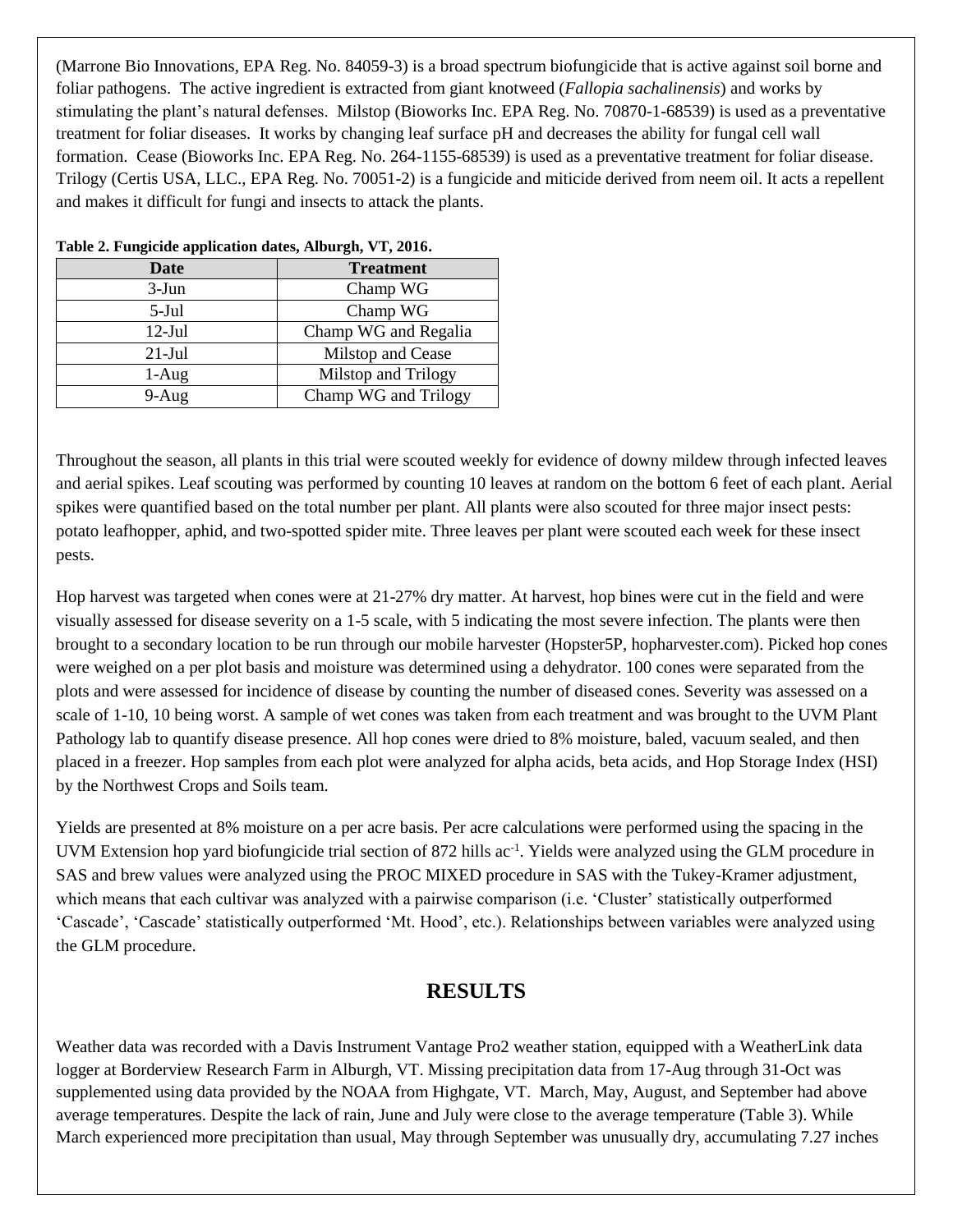less rain than in a usual year. Overall, there were an accumulated 2653 Growing Degree Days (GDDs) this season, approximately 284 more than the historical 30-year average.

| Alburgh, VT                         | March | April   | May     | June         | July    | August  | September |
|-------------------------------------|-------|---------|---------|--------------|---------|---------|-----------|
| Average temperature $({}^{\circ}F)$ | 33.9  | 39.8    | 58.1    | 65.8         | 70.7    | 71.6    | 63.4      |
| Departure from normal               | 2.90  | $-4.90$ | 1.80    | 0.00         | 0.10    | 2.90    | 2.90      |
|                                     |       |         |         |              |         |         |           |
| Precipitation (inches)              | 2.50  | 2.60    | 1.50    | 2.80         | 1.80    | 3.00    | 2.50      |
| Departure from normal               | 0.29  | $-0.26$ | $-1.92$ | $-0.88$      | $-2.37$ | $-0.93$ | $-1.17$   |
|                                     |       |         |         |              |         |         |           |
| Growing Degree Days (base 50°F)     | 32    | 59      | 340     | 481          | 640     | 663     | 438       |
| Departure from normal               | 32    | -16     | 74      | $\mathbf{r}$ |         | 82      | 104       |

**Table 3. Temperature, precipitation, and growing degree days summary, Alburgh, VT, 2016.**

Based on weather data from a Davis Instruments Vantage Pro2 with WeatherLink data logger. Historical averages are for 30 years of NOAA data (1981-2010) from Burlington, VT. Alburgh precipitation data from 8/17/16-10/31/16 was missing and was replaced by data provided by the NOAA for Highgate, VT.

There were no significant differences between treatments in terms of harvest quality characteristics (Table 4). Dry matter at harvest is targeted between 22% and 27%; the average harvest dry matter was 24.3%. The plots receiving supplemental irrigation yielded 578 lbs  $ac^{-1}$ , while the control plots yielded 682 lbs  $ac^{-1}$ ; however these values were not statistically different from each other. The average incidence of cone disease was 37.3%. There was very little disease presence on the hop cones with an average rating of 1.08 out of 10.

|                            | Harvest dry | Yield at 8%            | Cone disease | Cone disease |
|----------------------------|-------------|------------------------|--------------|--------------|
|                            | matter      | moisture               | incidence    | severity     |
| Treatment                  | %           | $lbs$ ac <sup>-1</sup> | %            | $0 - 10$     |
| Supplemental<br>irrigation | 25.0        | 578                    | 41.5         | 1.19         |
| Control                    | 23.5        | 682                    | 33.0         | 0.969        |
| Trial mean                 | 24.3        | 630                    | 37.3         | 1.08         |
| $p$ -value $(0.1)$         | 0.296       | 0.309                  | 0.708        | 0.792        |

#### **Table 4. Impact of irrigation treatments on harvest parameters, Alburgh, VT, 2016.**

Pest presence was recorded throughout the growing season (Table 5). While the plots with supplemental irrigation had fewer recorded pests than control plots, the difference between the two treatments was not significant. The average number of potato leafhoppers per plant was 5.5, the average number of two-spotted spider mites per plant was 5.3, and the average number of aphids per plant was 2.1. While the two-spotted spider mite populations was not highly significant between the two treatments (p-value  $= 0.113$ ), there was a greater amount of fluctuation within the population on the control plots in comparison to the plants receiving supplemental irrigation (Figure 2).

#### **Table 5: Impact of irrigation treatment on pest prevalence, Alburgh, VT, 2016.**

|                         |                   | $\sim$ $\sim$ $\sim$    |                |
|-------------------------|-------------------|-------------------------|----------------|
|                         | Potato leafhopper | Two-spotted spider mite | Aphid          |
| Treatment               | # $plant^{-1}$    | # $plant^{-1}$          | # $plant^{-1}$ |
| Supplemental irrigation | 5.04              | 4.08                    | 2.02           |
| Control                 | 6.15              | 7.03                    | 2.21           |
| Trial mean              | 5.50              | 5.30                    | 2.10           |
| $p$ -value $(0.1)$      | 0.993             | 0.113                   | 0.687          |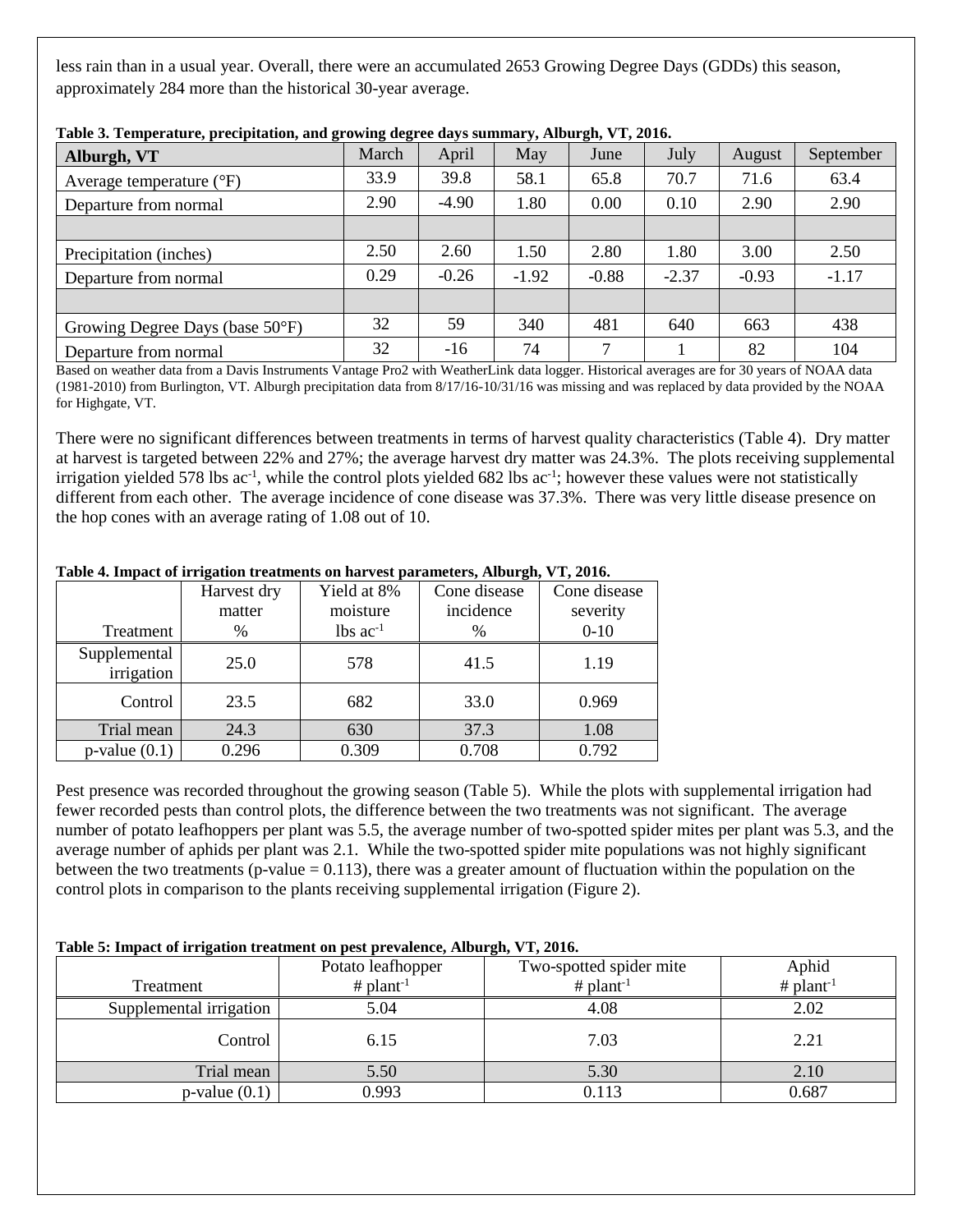

**Figure 2: Average number of two-spotted spider mites by treatment each week, Alburgh, VT, 2016.**

Downy mildew indicators were scouted throughout the growing season (Table 6). No leaf infection was found on either treatment in the trial. There were no statistically significant differences between treatments for aerial spike presence. Control plants had an average of 0.029 aerial spikes per plant and plants with supplemental irrigation had an average of 0.188 aerial spikes per plant.

#### **Table 6: Impact of irrigation treatment on downy mildew indicators, Alburgh, VT, 2016.**

|                            | Aerial spikes  | Infected leaves |
|----------------------------|----------------|-----------------|
| Treatment                  | # $plant^{-1}$ | # $plant^{-1}$  |
| Supplemental<br>irrigation | 0.188          | 0.00            |
| Control                    | 0.029          | 0.00            |
| Trial mean                 | 0.122          | 0.00            |
| $p$ -value $(0.1)$         | 0.246          |                 |

Plant uptake of macronutrients was split between cones and bines, only bine nutrients were examined for this irrigation trial (Table 7). Bines are expected to contain 70-80% of plant nutrients, and total plants should contain approximately 3.00% nitrogen, 0.50% phosphorous, and 2.00% potassium. This means bines should contain around 2.10-2.40% nitrogen, 0.35-0.40% phosphorous, and 1.40-1.60% potassium. While the control plots contained overall higher amounts of nutrients, the results were not statistically different when compared to the irrigated plots. The bines tested in both treatments contained near optimum level of nutrients.

#### **Table 7: Impact of irrigation treatments on bine nutrients, Alburgh, VT, 2016.**

|                            | Nitrogen | Phosphorous | Potassium |
|----------------------------|----------|-------------|-----------|
| Treatment                  | % of DM  | % of DM     | % of DM   |
| Supplemental<br>irrigation | 1.85     | 0.404       | 1.64      |
| Control                    | 2.03     | 0.443       | 1.79      |
| Trial mean                 | 1.94     | 0.424       | 1.72      |
| $p$ -value $(0.1)$         | 0.330    | 0.566       | 0.323     |
| DM is dry matter.          |          |             |           |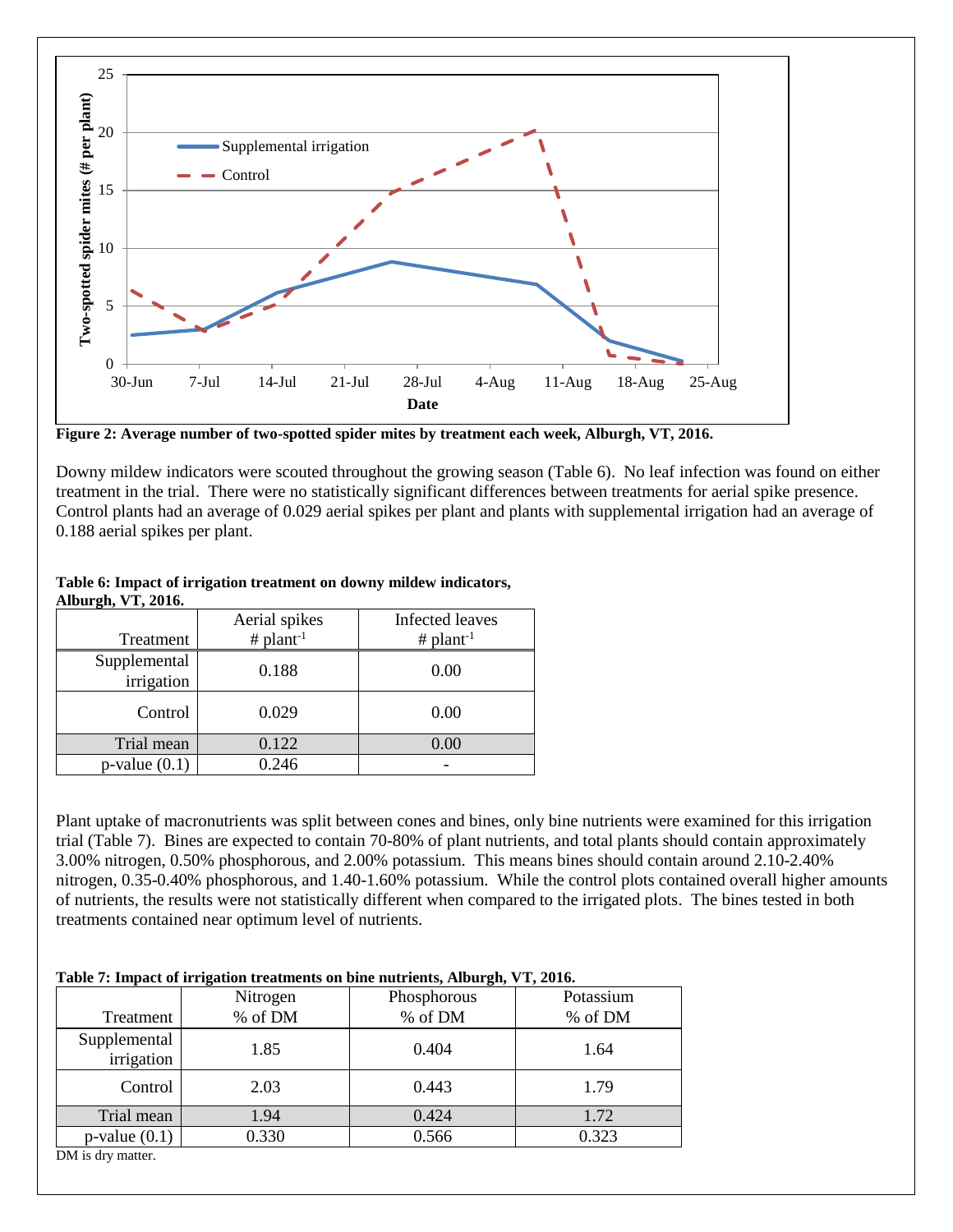Quality parameters for Cascade hops were tested at the University of Vermont Hop Analysis lab (Table 8). The ideal alpha acid content for Cascade ranges between 5.50 and 9.00%; both treatments fell below the industry standard with a trial mean of 4.81%. The industry standard for beta acid levels in Cascade ranged from 6.00 to 7.50%. Both treatments fell within this range. The hop storage index represents the degree of oxidation, and has an ideal value of 0.200. Both treatments fell above this value, but were not statistically significant from each other.

| $\bullet$               | Alpha acid | . .<br>Beta acid | $\bullet$<br>Hop storage index |
|-------------------------|------------|------------------|--------------------------------|
| Treatment               | %          | %                |                                |
| Supplemental irrigation | 4.76       | 7.30             | 0.25                           |
| Control                 | 4.93       | 7.06             | 0.243                          |
| Trial mean              | 4.81       | 7.22             | 0.250                          |
| $p$ -value $(0.1)$      | 0.426      | 0.561            | 0.498                          |

#### **Table 8: Impact of irrigation treatments on Cascade quality parameters, Alburgh, VT, 2016.**

Quality parameters for Nugget hops were also tested (Table 9). Ideally, Nugget hops alpha acid values range between 13.5 and 16.0%, and beta acid values should be between 4.40 and 5.50%. Irrigation and control treatments were below the industry standard for both values. The average hop storage index was above the standard 0.200, with a trial average of 0.237.

| Table 9: Impact of irrigation treatments on Nugget quality parameters, Alburgh, VT, 2016. |  |  |
|-------------------------------------------------------------------------------------------|--|--|
|                                                                                           |  |  |

|                            | Alpha acid    | Beta acid | Hop storage index |
|----------------------------|---------------|-----------|-------------------|
| Treatment                  | $\frac{0}{0}$ | %         |                   |
| Supplemental<br>irrigation | 11.0          | 4.27      | 0.235             |
| Control                    | 11.5          | 4.03      | 0.237             |
| Trial mean                 | 11.4          | 4.08      | 0.237             |
| LSD(0.1)                   | 0.925         | 0.130     | 0.967             |

## **DISCUSSION**

This season, rainfall contributed very little to the total water requirements, and seven of the nine weeks included in this trial required supplemental irrigation. Evans (2003) notes that it is important to start the growing season with the root zone as full of water as possible, and given the mild and dry winter, the subsoil moisture was also a major limitation to sustained growth. Spring snow melt contributed very little to subsurface moisture, so hop plants were unlikely to maintain high yields and cone quality without supplemental irrigation. Interestingly, Nakawuka (2013) also showed that drought stress did not impact hop quality parameters.

In this study, irrigation did not impact yields. The most critical hop growth stages, which require an adequate soil water supply are early spring May, and from just prior to, and through the flowering period in early July (Evans, 2003). It was clear that our study that began in late June missed much of the critical hop growth stages and likely was why we did not see clear treatment differences in the irrigation treatments. Others have shown 75% reductions in yields when optimal moisture is not maintained throughout the entire hop growing season (Nakawuka, 2013). Irrigation amount, as well as timing, is key to high yields, good cone quality, and overall plant health.

This lack of water had implications for pest prevalence. While the irrigated and non-irrigated treatments did not have any statistically significant differences, there was much more fluctuation in two-spotted spider mite populations in the control group (Figure 2). Two-spotted spider mites thrive in hot, dry weather, and populations can quickly escalate out of control in the last summer months. Given the lack of rainfall throughout the growing season, especially during July and August,